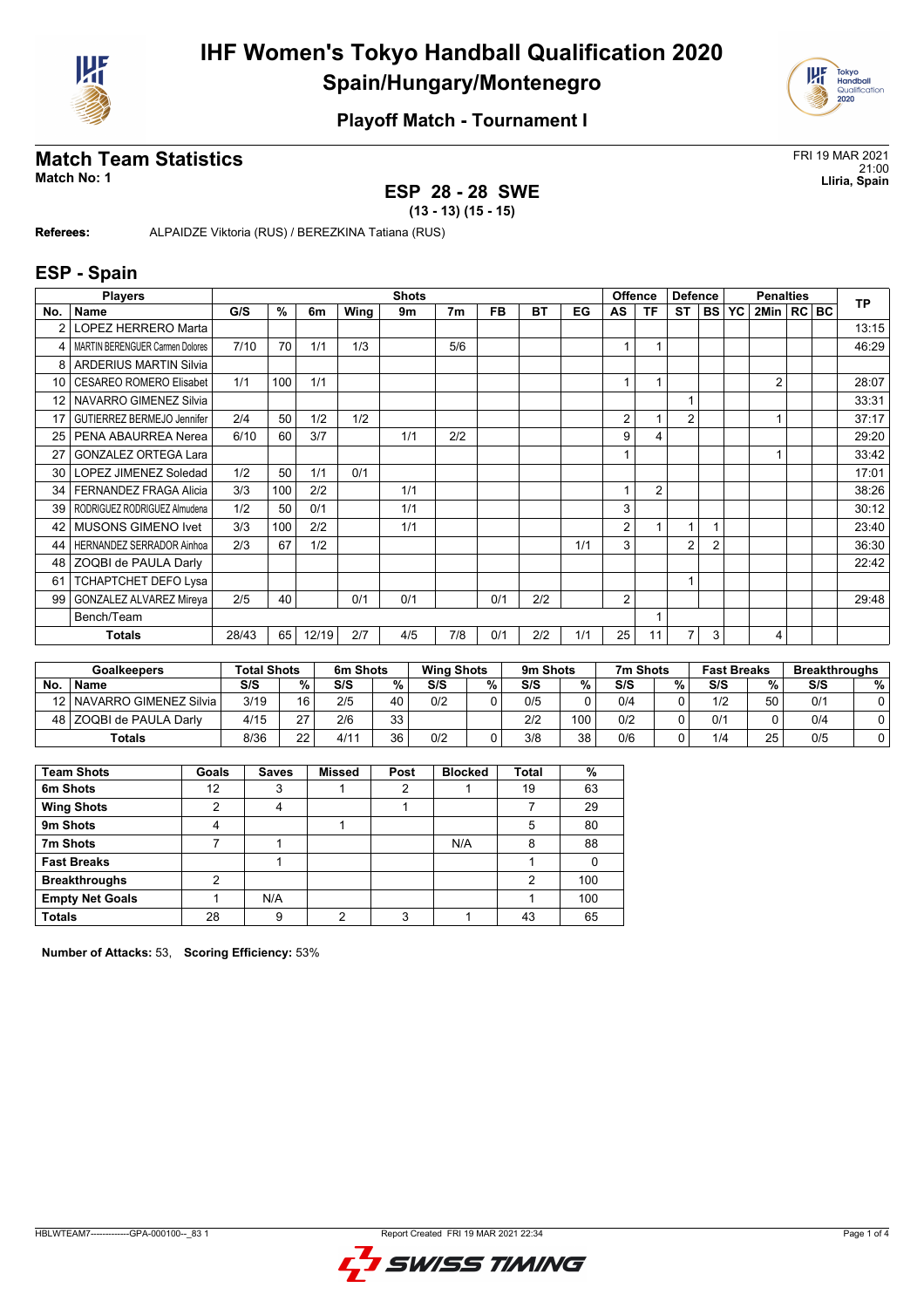



## **Match Team Statistics** FRI 19 MAR 2021

21:00 **Match No: 1 Lliria, Spain ESP 28 - 28 SWE**

**(13 - 13) (15 - 15)**

**Referees:** ALPAIDZE Viktoria (RUS) / BEREZKINA Tatiana (RUS)

#### **ESP - Spain**

#### **Shots Distribution Players** Goals / Shots 2 LOPEZ HERRERO M \_ 4 MARTIN BERENGUER C \_ 8 ARDERIUS MARTIN S \_ 10 CESAREO ROMERO E \_ 12 NAVARRO GIMENEZ S \_ 17 GUTIERREZ BERMEJO \_ 25 PENA ABAURREA N  $1/1$   $1/1$ 2/2 п ī A Q йĄ ji k R, H H  $1/1$  0/1 н н 0/2 t i 1/1 н н  $1/2$  1/1 ж u,  $\frac{1}{2}$  2/2 2/2 1/1  $1/1$  2/3 u r u i u a 电电 1-Post 1-Blocked 1-Missed 1-Post

27 GONZALEZ ORTEGA L 30 LOPEZ JIMENEZ S 34 FERNANDEZ FRAGA A 39 RODRIGUEZ RODRIGUE 42 MUSONS GIMENO I 44 HERNANDEZ SERRADOR 48 ZOQBI de PAULA D

| 0/1 | 1/1                    |                                   |                                     |                                           |     |  |
|-----|------------------------|-----------------------------------|-------------------------------------|-------------------------------------------|-----|--|
|     |                        | $\blacksquare$ $\blacksquare$ 1/1 | $\blacksquare$ $\blacksquare$ $1/1$ | $1/1$ $\blacksquare$ $\blacksquare$ $1/1$ | 1/2 |  |
| 1/1 | 1/1<br>1/1<br>н. н. н. |                                   | 1/1                                 |                                           |     |  |
|     |                        | 1-Post                            |                                     |                                           |     |  |

| 61 TCHAPTCHET DEFO L | 99 GONZALEZ ALVAREZ M |     |
|----------------------|-----------------------|-----|
|                      |                       |     |
|                      | 1/1<br>1/1            | 0/2 |
|                      | 1-Missed              |     |

**Team** Goals / Shots





| 1/6 | 0/3 | 0/4 |
|-----|-----|-----|
| 1/5 | 1/3 | 3/6 |
| 1/3 | 1/1 | 0/5 |

| <b>12 NAVARRO GIMENEZ S</b> |     |                  |  |  |  |  |  |  |  |  |  |
|-----------------------------|-----|------------------|--|--|--|--|--|--|--|--|--|
| $\overline{0}/\overline{4}$ | 0/1 | $\overline{0/2}$ |  |  |  |  |  |  |  |  |  |
| 0/4                         | 0/2 | 2/3              |  |  |  |  |  |  |  |  |  |
|                             | 1/1 | 0/2              |  |  |  |  |  |  |  |  |  |
|                             |     |                  |  |  |  |  |  |  |  |  |  |
| 48 ZOQBI de PAULA D         |     |                  |  |  |  |  |  |  |  |  |  |
| 1/2                         | 0/2 | 0/1              |  |  |  |  |  |  |  |  |  |
| 1/1                         | 1/1 | 0/2              |  |  |  |  |  |  |  |  |  |

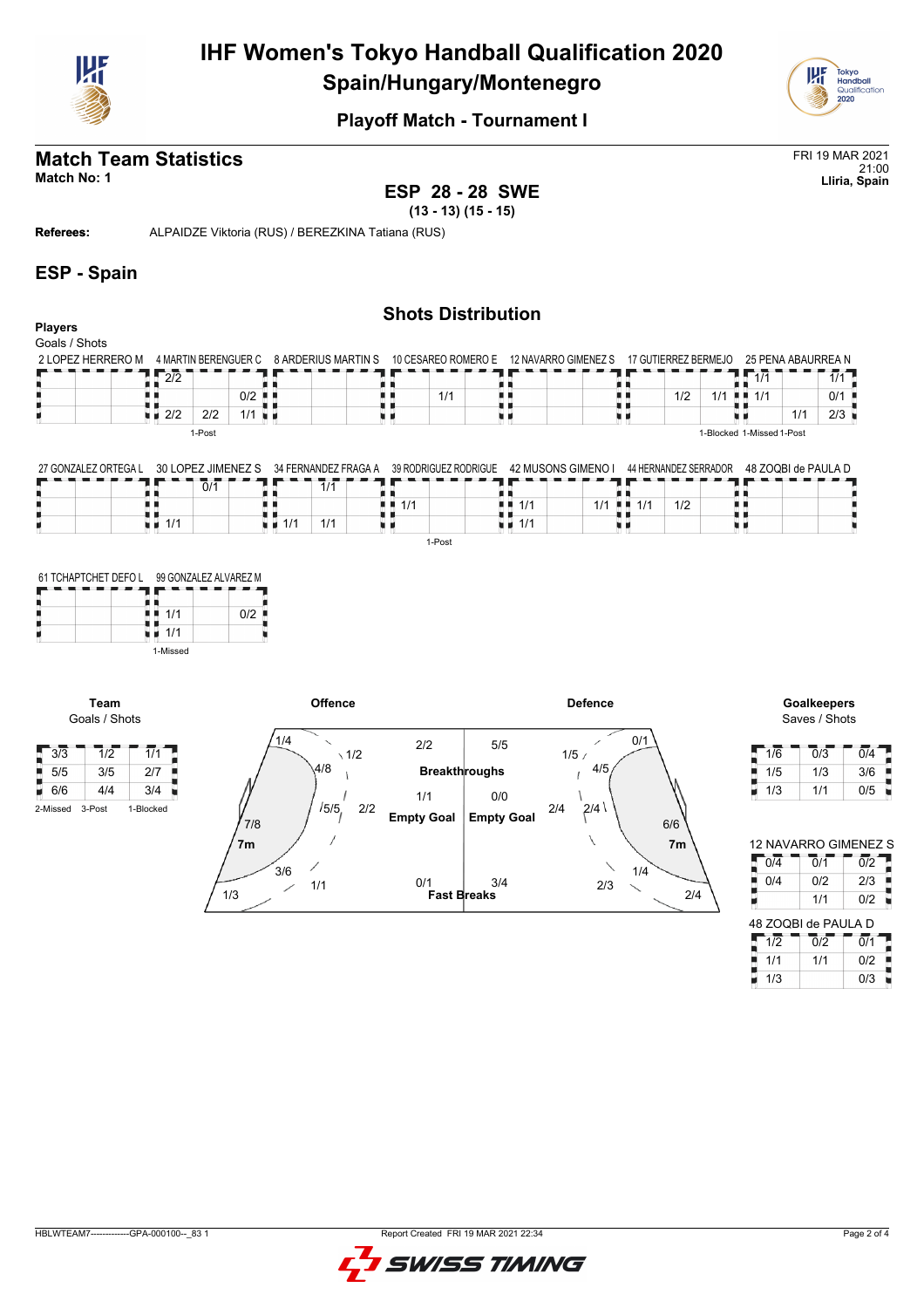



# **Match Team Statistics**<br>Match No: 1<br>Lliria, Spain

#### **ESP 28 - 28 SWE**

21:00 **Match No: 1 Lliria, Spain**

**(13 - 13) (15 - 15)**

**Referees:** ALPAIDZE Viktoria (RUS) / BEREZKINA Tatiana (RUS)

#### **SWE - Sweden**

|                 | <b>Players</b>                 |       |              |      |      | <b>Shots</b> |                |           |           |    |                | <b>Offence</b> | <b>Defence</b> |  | <b>Penalties</b> |              |  |  | <b>TP</b> |
|-----------------|--------------------------------|-------|--------------|------|------|--------------|----------------|-----------|-----------|----|----------------|----------------|----------------|--|------------------|--------------|--|--|-----------|
| No.             | <b>Name</b>                    | G/S   | %            | 6m   | Wing | 9m           | 7 <sub>m</sub> | <b>FB</b> | <b>BT</b> | EG | AS             | <b>TF</b>      | <b>ST</b>      |  | <b>BS YC</b>     | 2Min   RC BC |  |  |           |
|                 | <b>BUNDSEN Johanna</b>         |       |              |      |      |              |                |           |           |    |                |                |                |  |                  |              |  |  | 52:56     |
| 5 <sub>1</sub>  | <b>FERNIS Emma</b>             | 1/2   | 50           |      | 1/2  |              |                |           |           |    |                |                |                |  |                  |              |  |  | 5:54      |
| 6               | <b>STROMBERG Carin</b>         | 0/3   | $\Omega$     | 0/2  |      | 0/1          |                |           |           |    | 2              |                |                |  |                  |              |  |  | 25:32     |
|                 | <b>BLOHM Linn</b>              | 4/4   | 100          | 2/2  |      |              | 1/1            | 1/1       |           |    | 2              |                | 1              |  |                  |              |  |  | 59:37     |
| 8               | ROBERTS Jamina                 | 4/7   | 57           | 1/2  |      | 1/3          |                |           | 2/2       |    | 3              | 4              |                |  |                  |              |  |  | 30:53     |
| 9               | <b>PETREN Melissa</b>          | 2/2   | 100          | 2/2  |      |              |                |           |           |    | 2              |                |                |  |                  |              |  |  | 9:11      |
|                 | 10 LUNDSTROM Mathilda          | 1/2   | 50           |      | 1/2  |              |                |           |           |    |                |                | 1              |  |                  |              |  |  | 53:22     |
| 14              | <b>WESTBERG Johanna</b>        | 7/7   | 100          | 1/1  |      | 1/1          | 5/5            |           |           |    |                |                |                |  |                  |              |  |  | 5:54      |
| 15              | <b>RASK Emma</b>               | 3/5   | 60           | 1/1  | 0/1  | 1/1          |                | 1/2       |           |    |                |                | $\overline{2}$ |  |                  |              |  |  | 53:53     |
| 16 <sup>1</sup> | <b>RYDE</b> Jessica            |       |              |      |      |              |                |           |           |    |                |                |                |  |                  |              |  |  | 0:57      |
| 19 l            | <b>LAGERQUIST Anna</b>         | 0/1   | $\Omega$     | 0/1  |      |              |                |           |           |    | $\overline{2}$ |                | 1              |  |                  |              |  |  | 27:13     |
| 22              | <b>BLOMSTRAND Hanna</b>        | 0/1   | $\mathbf{0}$ |      |      | 0/1          |                |           |           |    |                |                |                |  |                  |              |  |  | 5:10      |
| 23              | <b>LINDQVIST Emma</b>          | 4/6   | 67           | 0/1  |      | 1/2          |                | 1/1       | 2/2       |    | $\overline{7}$ | 3              |                |  |                  |              |  |  | 50:54     |
| 29              | <b>THORLEIFSDOTTIR Kristin</b> | 2/5   | 40           | 0/1  |      | 1/3          |                |           | 1/1       |    | 3              |                | 1              |  |                  |              |  |  | 30:46     |
| 38              | <b>HANSSON Elin</b>            |       |              |      |      |              |                |           |           |    |                |                |                |  |                  |              |  |  | 7:48      |
| 42              | <b>CARLSON Jenny</b>           |       |              |      |      |              |                |           |           |    |                |                |                |  |                  |              |  |  |           |
|                 | Bench/Team                     |       |              |      |      |              |                |           |           |    |                |                |                |  |                  |              |  |  |           |
|                 | <b>Totals</b>                  | 28/45 | 62           | 7/13 | 2/5  | 5/12         | 6/6            | 3/4       | 5/5       |    | 22             | 13             | 8              |  | $\mathbf{1}$     | 8            |  |  |           |
|                 |                                |       |              |      |      |              |                |           |           |    |                |                |                |  |                  |              |  |  |           |

| <b>Goalkeepers</b> |                     | <b>Total Shots</b> |    | 6m Shots |    |     | <b>Wing Shots</b> |     | 9m Shots |     | 7m Shots        |     | <b>Fast Breaks</b> |     | <b>Breakthroughs</b> |  |
|--------------------|---------------------|--------------------|----|----------|----|-----|-------------------|-----|----------|-----|-----------------|-----|--------------------|-----|----------------------|--|
| No.                | <b>Name</b>         | S/S                | %  | S/S      | %  | S/S | %                 | S/S | %        | S/S | %               | S/S | %                  | S/S | %                    |  |
|                    | . I BUNDSEN Johanna | 9/32               | 28 | 3/14     | 21 | 4/6 | 67                | 0/3 | 0        | 1/6 | 17              | 1/1 | 100                | 0/2 |                      |  |
|                    | 16 RYDE Jessica     | 0/3                |    |          |    |     |                   | 0/1 |          | 0/2 |                 |     |                    |     |                      |  |
|                    | EG                  |                    |    |          |    |     |                   |     |          |     |                 |     |                    |     |                      |  |
|                    | <b>Totals</b>       | 9/37               | 24 | 3/15     | 20 | 4/6 | 67                | 0/4 | 0        | 1/8 | 13 <sub>1</sub> | 1/1 | 100                | 0/2 |                      |  |

| <b>Team Shots</b>      | Goals | <b>Saves</b> | <b>Missed</b> | Post | <b>Blocked</b> | <b>Total</b> | $\%$ |
|------------------------|-------|--------------|---------------|------|----------------|--------------|------|
| 6m Shots               |       | 4            |               |      | 2              | 13           | 54   |
| <b>Wing Shots</b>      | っ     |              | 3             |      |                | 5            | 40   |
| 9m Shots               | 5     | 3            |               |      | 2              | 12           | 42   |
| 7m Shots               | 6     |              |               |      | N/A            | 6            | 100  |
| <b>Fast Breaks</b>     | 3     |              |               |      |                | 4            | 75   |
| <b>Breakthroughs</b>   | 5     |              |               |      |                | 5            | 100  |
| <b>Empty Net Goals</b> |       | N/A          |               |      |                |              |      |
| <b>Totals</b>          | 28    | 8            |               |      |                | 45           | 62   |

**Number of Attacks:** 53, **Scoring Efficiency:** 53%